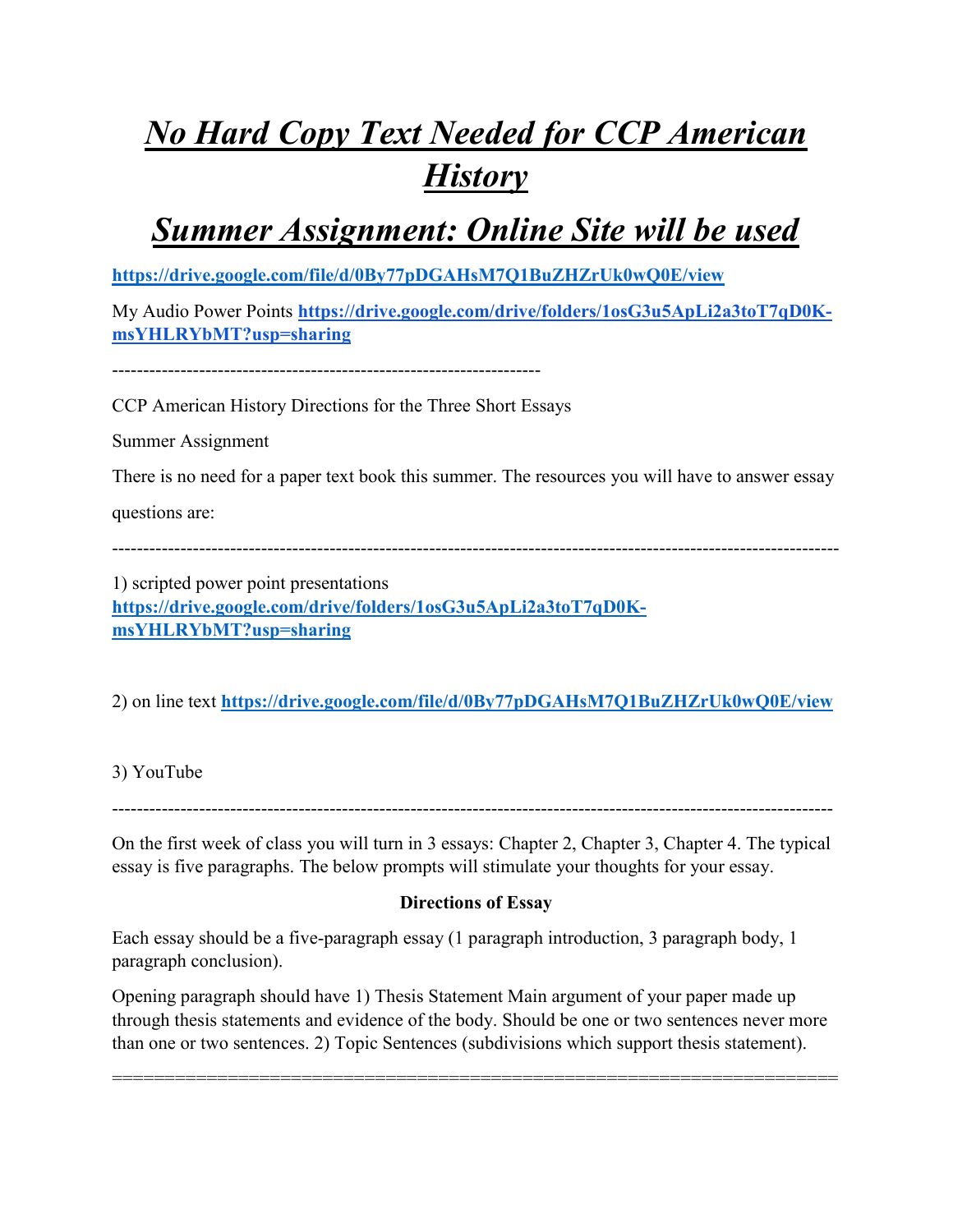#### **Resources:**

Lectures of Mr. Ehrbar's Through Power Points: For Entire Year

**[https://drive.google.com/drive/folders/1osG3u5ApLi2a3toT7qD0K](https://drive.google.com/drive/folders/1osG3u5ApLi2a3toT7qD0K-msYHLRYbMT?usp=sharing)[msYHLRYbMT?usp=sharing](https://drive.google.com/drive/folders/1osG3u5ApLi2a3toT7qD0K-msYHLRYbMT?usp=sharing)**

**<https://drive.google.com/file/d/0By77pDGAHsM7Q1BuZHZrUk0wQ0E/view>**

Once you are in this website; hit the speakers on the power points and there will be my voice lecturing to solve these essay questions.

If you cannot get into the above website. The same link is on Holy Name's Website. Go to Social Studies Department. See my picture. Hit CCP American History and CCP Civilization. Then hit more tab. That will take you to the Google Drive Account for American History Audio Power Points. Hit the Chapter that you are studying.

#### **Out of Many Course Text:**

====================================================================

**<https://drive.google.com/file/d/0By77pDGAHsM7Q1BuZHZrUk0wQ0E/view>**

#### **Outlines for Out of Many Text**

**[https://course](https://course-notes.org/us_history/notes/out_of_many_3rd_edition_notes/chapter_17_reconstruction)[notes.org/us\\_history/notes/out\\_of\\_many\\_3rd\\_edition\\_notes/chapter\\_17\\_reconstruction](https://course-notes.org/us_history/notes/out_of_many_3rd_edition_notes/chapter_17_reconstruction) [https://sites.google.com/a/pftsta.jppss.k12.la.us/apush-note-site/home/chapters-21-](https://sites.google.com/a/pftsta.jppss.k12.la.us/apush-note-site/home/chapters-21-31/chapter-21-urban-america-and-the-progressive-era) [31/chapter-21-urban-america-and-the-progressive-era](https://sites.google.com/a/pftsta.jppss.k12.la.us/apush-note-site/home/chapters-21-31/chapter-21-urban-america-and-the-progressive-era) [https://www.course-notes.org/us\\_history/notes/out\\_of\\_many\\_5th\\_edition\\_notes](https://www.course-notes.org/us_history/notes/out_of_many_5th_edition_notes)**

**Chapter 2 When World Collide 1492-1590**

=====================================================================

Explain the great migration to the New World from Spain, England and France. Identify the importance of the causes of this migration include: Black Death, Merchant Class, Muslim Learning, Printing Press, Centralized powers of Monarchs, Caravel Ship, Sagres. Point out explanations with Henry the Navigator, and Columbus. Recognize the importance of the economics with the growth of population and the Muslim belief of capitalism and how this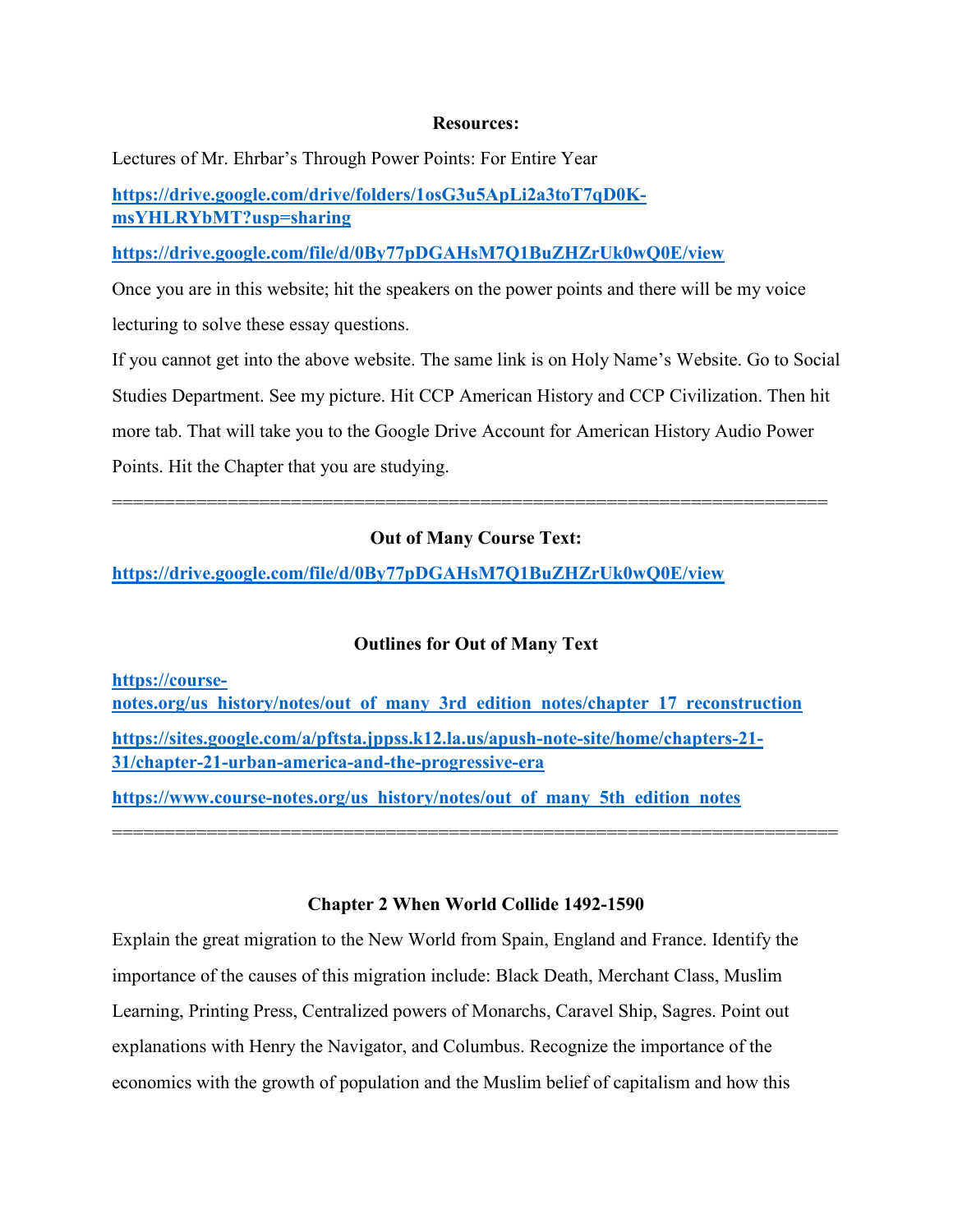principle overtook the ideals of Church Law and no loans.

**[https://ed.ted.com/lessons/the-past-present-and-future-of-the-bubonic-plague-sharon-n](https://ed.ted.com/lessons/the-past-present-and-future-of-the-bubonic-plague-sharon-n-dewitte)[dewitte](https://ed.ted.com/lessons/the-past-present-and-future-of-the-bubonic-plague-sharon-n-dewitte)**

### **<https://www.youtube.com/watch?v=gjuWU-EEclg>**

#### **Chapter 3 Planting Colonies in North America 1588-1701**

Judge the Spanish colonial movement revolving around the three "G's" God, Gold and Glory. Explicate from the following terms, people and events how the Spanish Conquistador was able to achieve or fail at these colonization goals. Santa Fe, Governor Diego de Vargas, Francis Vasquez de Coronado, Juan de Onate, siege at Acoma Pueblo and New Mexico based economics. Also recognize the resentment that was placed by the indigenous Indians of the Southwest especially the Pueblos and mestizos.

**<https://alchetron.com/Juan-de-O%C3%B1ate>**

**<https://thehistoryjunkie.com/don-juan-de-onate-facts/>**

#### **<https://www.youtube.com/watch?v=KGM6i-1ozPk>**

#### **Chapter 4 Slavery and Empire 1441-1770**

Validate why slavery is one of the cruelest institutions in the history of mankind. As historians, one has to ask the fundamental questions why did this institution last and gain so much prominence. Explore the fundamental principles of why slavery began and continued for as long as it did. Identify and explain the goals of the African slave trade in Europe with Mansa Musa, Timbuktu and the importance of sugar. Explain the growth of Slavery in areas such as Newport, Rhode Island and its reasons for having slaves, but still uphold the principles of slavery. Critique the shock of enslavement and the principles of barracoons, the experience of Olaudah Equiano